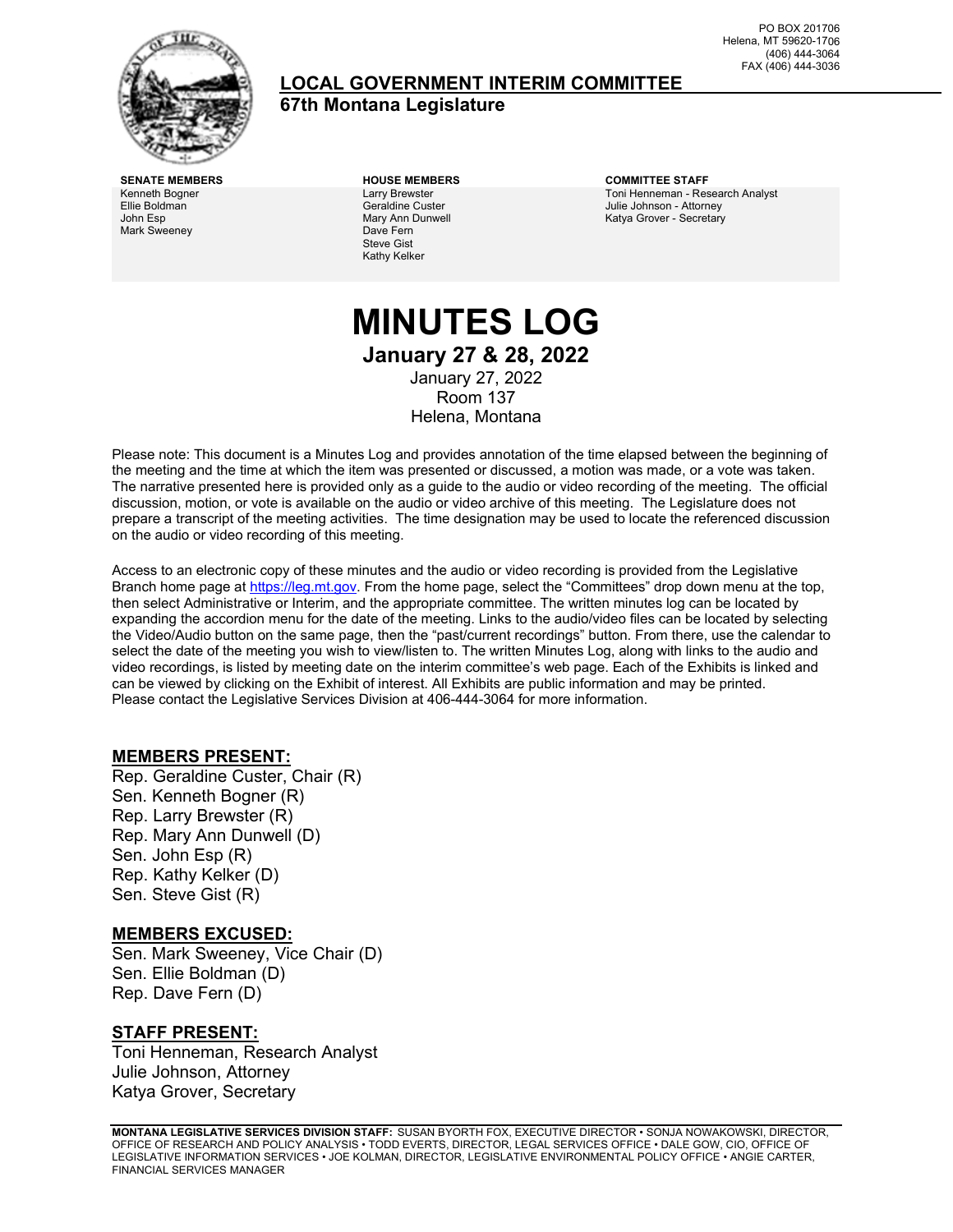#### **AGENDA [\(Attachment 1](https://leg.mt.gov/content/Committees/Interim/2021-2022/Local-Gov/22_Jan/LGIC_JanFINALAgenda.pdf))**

#### **VISITORS' LIST [\(Attachment 2](https://leg.mt.gov/content/Committees/Interim/2021-2022/Local-Gov/22_Jan/jan-27-attachment2.pdf))**

# **CALL TO ORDER/ROLL CALL**<br>13:00:02 Presiding Officer

Presiding Officer Custer called the meeting to order at 1:00 p.m. The committee secretary took roll.

# **SENATE JOINT RESOLUTION 13: PREVAILING WAGE STUDY**

- Toni Henneman, Research Analyst, Legislative Services Division, gave an overview SJ 13 Study.
- 13:01:44 *Sen. Sweeney joined the meeting.*

#### **Bidding Process for State Projects**

13:02:26 Russ Katherman, Administrator, Architecture & Engineering Division, Department of Administration, gave a presentation on the state's bidding process **[\(Exhibit 1\)](https://leg.mt.gov/content/Committees/Interim/2021-2022/Local-Gov/22_Jan/jan-27-exhibit1.pdf)**. He discussed the document "State Construction Contracting Requirements" **[\(Exhibit 2](https://leg.mt.gov/content/Committees/Interim/2021-2022/Local-Gov/22_Jan/DOA_Public_Contract_Requirements2021.pdf))**.

# **Committee Questions of Mr. Katherman**

- Rep. Kelker asked about the prevailing wage rates rule.
- 13:13:03 Rep. Dunwell asked what the wage requirements are for projects \$25,000 and under.
- 13:14:49 Rep. Dunwell asked about benefits being paid to employees on projects \$25,000 and under and benefits paid for projects \$25,000 and over.
- 13:15:30 Rep. Gist asked if there has been any discussions about the rising costs of building materials or the size and complexity of a job.

### **Enforcement Mechanisms**<br>13:17:03 **Eric Strauss**

Eric Strauss, Administrator, Employment Relations Division, Department of Labor and Industry, gave a presentation on enforcement efforts as it relates to prevailing wage. He discussed the DLI's 4-prong approach to compliance.

#### **Committee Questions of Mr. Strauss**

- 13:25:18 Rep. Brewster asked what kind of workforce the department has to work on compliance.
- 13:25:46 Sen. Esp asked if the five field officers include the officers that do the work comp verification.
- 13:26:29 Sen. Esp asked Mr. Strauss to give him the total fees collected for the Independent Contractor exemptions and what the salary is for the five field inspectors.
- 13:27:11 Rep. Dunwell asked about the 20 claims filed in 2021 and of those claims filed how many violations he found.
- 13:28:33 Rep. Dunwell asked how the committee can help to increase compliance inspections that is currently done by the five field inspectors.
- 13:30:24 Rep. Dunwell asked if Mr. Strauss' staff are FTEs or bodies in positions.
- 13:30:53 Rep. Custer asked if Mr. Strauss will have enough staff to deal with upcoming projects.
- 13:32:41 Rep. Custer said that other states report by electronic means. She asked if Montana might be leaning towards using a computer software to report.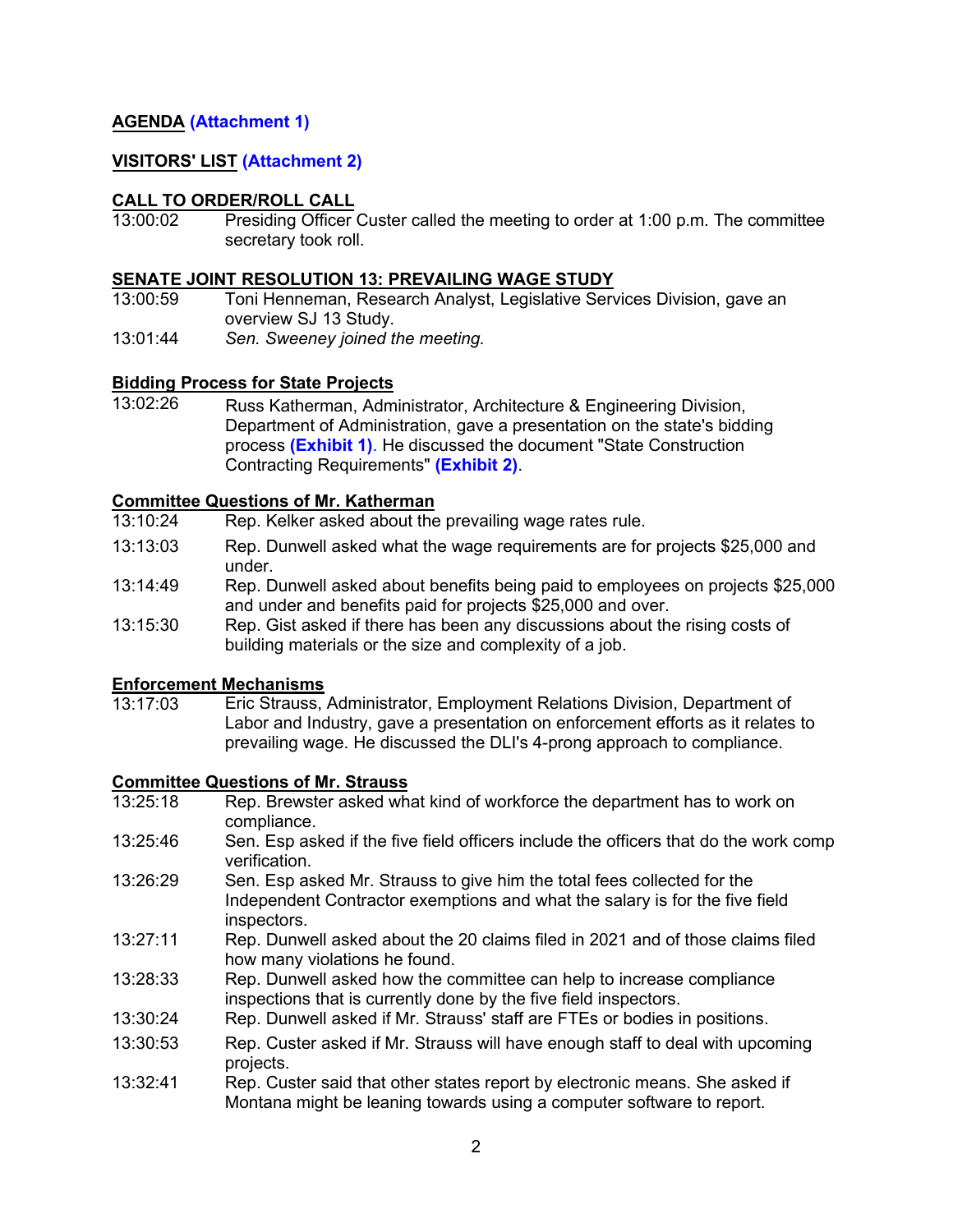13:33:33 Sen. Esp asked how many projects audited are projects that fall in the range from \$25,000 to \$75,000.

## **Other State Enforcement Processes**<br>13:38:10 Ms Henneman gave a p

Ms. Henneman gave a presentation on a report by Columbia Law School entitled "Enforcement of State Wage and Hour Laws: A Survey of State Regulators." **[\(Exhibit 3\)](https://leg.mt.gov/content/Committees/Interim/2021-2022/Local-Gov/22_Jan/ColLawSchool-EXECUTIVE_SUMMARY.pdf)**

# **Public Comment on the SJ 13 Study**

- Amanda Frickle, Political Director, Montana AFL-CIO
- 13:45:12 Julie Spencer, District Manager, Bigfork County Water and Sewer District
- 13:46:35 Derek Hitt, Carpenters Local 82
- 13:47:56 John Johnson, business agent with the Operating Engineers

# **Committee Questions**<br>13:49:15 Rep. Dur

- Rep. Dunwell asked Mr. Johnson to clarify what he meant by "third party" and who pays the third party.
- 13:51:22 Rep. Gist asked Mr. Hitt if he reports the discrepancies in payroll to the state and if he follows the same process that Mr. Johnson described in identifying the discrepancies.

#### **Committee Work Session on the SJ 13 Study**

- 13:53:05 Ms. Henneman referred the committee to the committee's Timeline **[\(Exhibit 4\)](https://leg.mt.gov/content/Committees/Interim/2021-2022/Local-Gov/22_Jan/jan-27-exhibit4.pdf)** and discussed what the committee wanted for the SJ 13 Study.
- 13:54:30 Rep. Kelker said she is in favor of the portal and suggested taking action certifying payroll. She is interested in what areas of law would need to be changed to be more efficient in compliance.
- 13:55:50 Rep. Gist said that it would be beneficial to hear from the builders who might use this portal and how friendly it is for reporting payroll or how labor intensive it is for them.
- 13:56:27 Sen. Esp expressed an interest in learning more about Ms. Spencer's suggestions regarding templates for payroll.
- 13:58:03 Rep. Gist said that there are many payroll programs and to have someone input data is labor intensive and there are more chances of making mistakes.
- 13:58:30 Rep. Dunwell said we need to build capacity for compliance.
- 14:01:45 Rep. Gist suggested that the industry and DLI collaborate and come up with some proposed legislation.
- $14.02.42$ Sen. Esp requested more information from the DLI on how much time is spent on those projects between \$25,000 and \$80,000.
- 14:04:00 Rep. Dunwell said that one size doesn't work for all contractors and some contractors may not have access to online portal.

### **SENATE JOINT RESOLUTION 23: PUBLIC NOTICE STUDY**

#### **Follow-up Question: Internet Connectivity**

- 14:05:55 Ms. Henneman discussed the briefing paper entitled "Internet and Online Newspaper Access in Montana." **[\(Exhibit 5\)](https://leg.mt.gov/content/Committees/Interim/2021-2022/Local-Gov/22_Jan/jan-27-exhibit5.pdf)**
- 14:10:02 *Rep. Fern joined the meeting.*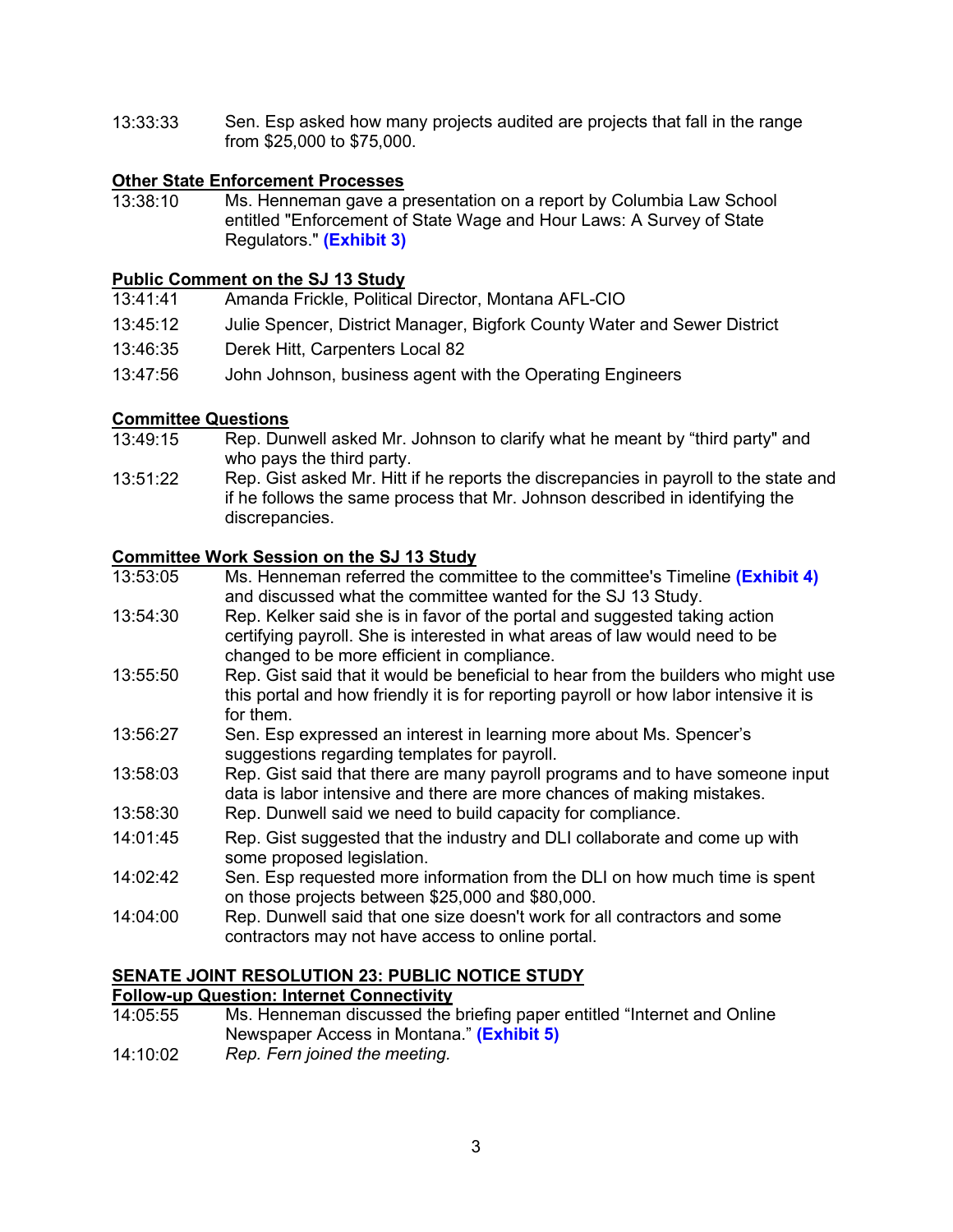#### **Committee Discussion**

- 14:15:06 Rep. Dunwell discussed affordability for people having newspaper subscriptions with access to public notices vs. newspaper subscriptions online with access to public notices.
- 14:16:23 Rep. Kelker said that public notices need to be in both the newspaper and online. She discussed what the online requirements are, how to determine compliance, and how people find particular notices that they are interested in.
- 14:19:12 Rep. Dunwell commented on local people knowing what works best for them.
- 14:20:12 Rep. Fern commented on internet access.
- 14:21:36 Rep. Custer commented on looking at the printed newspaper vs. digital.

### **Electronic Notice Security Issues**

Jenn Rowell, editor of The Electric, an online publication in Great Falls, spoke on publishing notices in a digital publication.

# **Committee Questions of Ms. Rowell**<br>14:26:03 Rep. Gist asked about the

- Rep. Gist asked about the number of clicks that Ms. Rowell's website receives, the success rate, and the number of unique vs. repeat visitors.
- 14:27:02 Rep. Brewster asked how the person who placed the notice online in The Electric received a statement or an affidavit of print if the notice is not printed on paper.
- 14:28:21 Rep. Kelker asked if Ms. Rowell knew the number of people who accessed The Electric's public notices and if that person is considered a "visitor" who accessed the online newspaper once or several times.
- 14:29:21 Sen. Bogner asked if it would be possible to get how many visitors were sent from a search engine website.

#### **SENATE JOINT RESOLUTION 23: PUBLIC NOTICE STUDY**

## **Panel of Newspaper & Broadcast Personnel**<br>14:31:23 Jim Strauss, Missoulian, discuss

- Jim Strauss, Missoulian, discussed the importance of legal notices appearing in print and online, the ability to verify that the notices have been archived, the number of digital subscribers vs. the number of hard copy subscribers, and the importance of revenue.
- 14:47:41 Tamy Wagner, NBC Montana, discussed accessing news in a variety of ways.
- 14:52:33 Cam Maxwell, CEO, Desert Mountain Broadcasting, discussed how people can find notices online and whether there is a specific website where customers could find and search all the public notices.
- 14:56:36 Anita Fasbender, Independent Record, thanked the committee for organizing the panel with key players in the newspaper industry.

## **Committee Questions/Discussion**<br>14:57:47 Rep. Dunwell asked the

- Rep. Dunwell asked the panelists about the statute that says the public and state must place a public notice in the area publication of record. What would the panelists suggestions be as broadcasters to assure that notices will be on record and archived.
- 14:59:56 Ms. Wagner responded.
- 15:00:46 Rep. Fern asked about security issues if broadcasters gain exclusivity to public notices, what are the assurances that they would be secure and not altered in any way.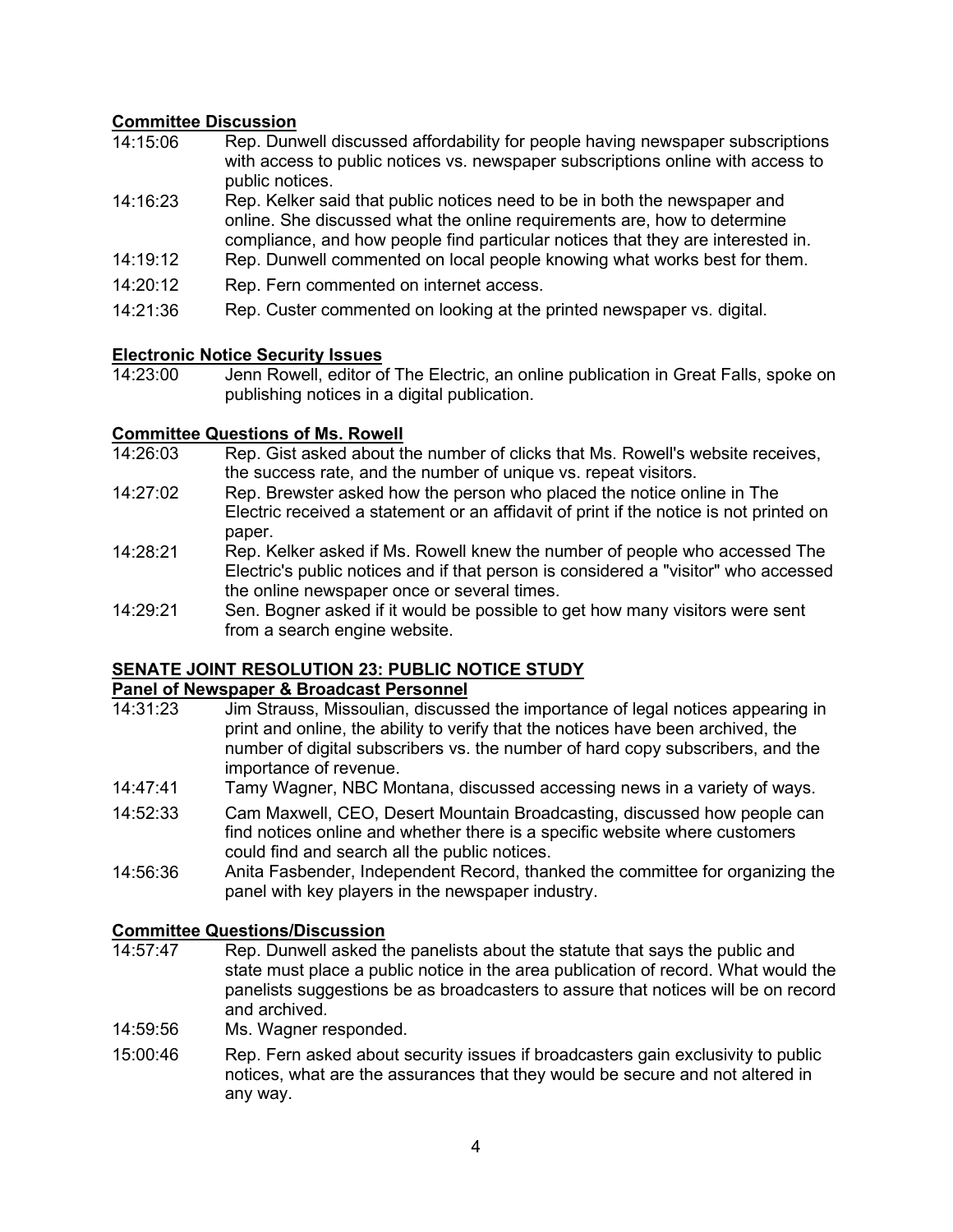- 15:01:20 Mr. Maxwell responded.
- 15:02:22 Rep. Kelker asked the panelists if they see Montana as a leading edge in having a number of choices that the government can look at where there would be competition in the market place.
- 15:04:07 Mr. Maxwell
- 15:05:28 Mr. Strauss
- 15:07:21 Ms. Wagner
- 15:09:57 Rep. Dunwell asked the panelists about printing ads digitally online or doing a commercial broadcast and the costs associated with that.
- 15:11:37 Mr. Maxwell
- 15:14:21 Mr. Strauss
- 15:16:57 Ms. Wagner
- 15:17:33 Rep. Fern commented about the importance of legal placement of notices and the information being interpreted in the right way.
- 15:19:36 Mr. Strauss responded.
- 15:21:02 Rep. Dunwell asked Mr. Maxwell if his radio stations have a digital component where someone can go on the website and if that is a venue that he would use for publication of legal notices.

**BREAK** (reconvened at 3:33 p.m.)

### **Public Comment on SJ 23 Study**

David Smith, Executive Director, Montana Contractors' Association 15:38:44 Ronda Wiggers, Montana Broadcasters Association

## **Committee Questions**

Rep. Kelker asked Mr. Smith about niche markets as a place for contractors to go to for bids.

#### **SENATE BILL 302 (2019) UPDATE AND REVIEW**

### **Legal Analysis**

Julie Johnson, Staff Attorney, discussed her legal analysis on Senate Bill 302 Application. **[\(Exhibit 6\)](https://leg.mt.gov/content/Committees/Interim/2021-2022/Local-Gov/22_Jan/SB302_LegalAnalysis.pdf)**

# **Committee Questions of Ms. Johnson**<br>15:48:58 Rep. Fern asked about the

- Rep. Fern asked about the six months of technical assistance provided by the state.
- 15:49:56 Sen. Esp explained that the state has to offer the six months of assistance but the entity doesn't have to accept it. It is unclear that if the entity does accept it, does the department wait for the 6-month period to expire before the taxpayers file for the claim, and is there sufficient evidence to go to court.
- 15:50:37 Ms. Johnson responded.

#### **Public Comment**

None.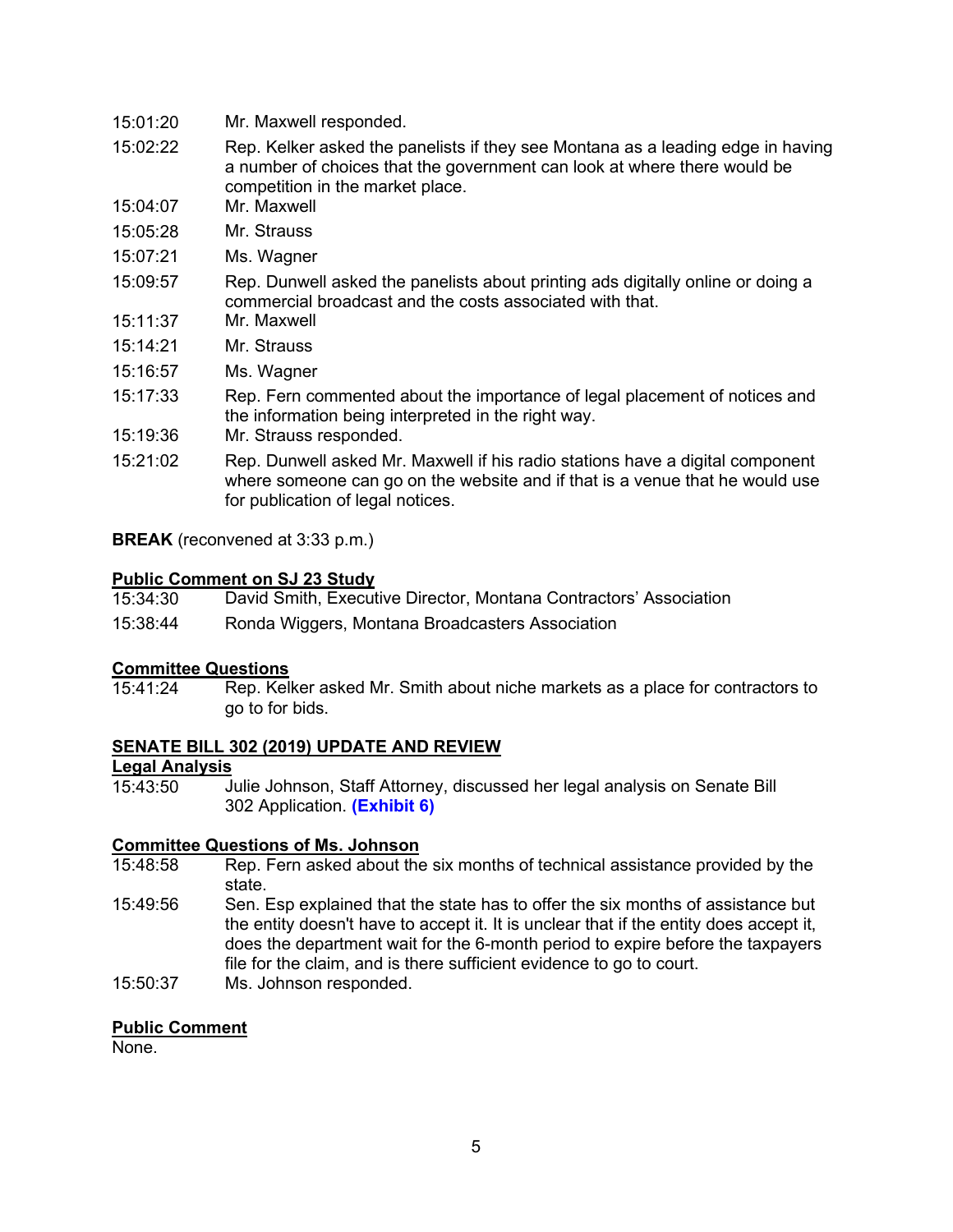#### **HOUSE JOINT RESOLUTION 6: COAL TRUST STUDY UPDATE**

15:53:19 Megan Moore, Research Analyst, Revenue Interim Committee (RIC), gave an update on the progress of the RIC on the HJR 6 Study.

### **Constitutional Initiative 121: Limit annual increases and decreases in valuations of residential property**<br>15:56:36 Ms. Mo

Ms. Moore discussed the Constitutional Initiative 121 (CI-121) and the letter from the RIC to the Local Government Interim Committee (LGIC) expressing the concerns regarding the initiative **[\(Exhibit 7\)](https://leg.mt.gov/content/Committees/Interim/2021-2022/Local-Gov/22_Jan/CI-121-committee-letter-LGIC.pdf)**. She also discussed the proposed amendment to CI-121 **[\(Exhibit 8\)](https://leg.mt.gov/content/Committees/Interim/2021-2022/Local-Gov/22_Jan/ballot-lang-for-constitutional-initiative-121.pdf)**.

#### **Committee Questions of Ms. Moore**

| 15:59:05 | Rep. Fern asked if the RIC has had a chance to look into acquisitions as part of<br>the study on residential property taxes.                                                                                                                                                                              |
|----------|-----------------------------------------------------------------------------------------------------------------------------------------------------------------------------------------------------------------------------------------------------------------------------------------------------------|
| 16:00:51 | Rep. Fern asked if Ms. Moore knows if the system used in California is inclusive<br>of what CI-121 proposes.                                                                                                                                                                                              |
| 16:01:55 | Rep. Kelker asked how CI-121 would affect schools.                                                                                                                                                                                                                                                        |
| 16:02:54 | Sen. Esp asked if Montana has ad valorem taxes on residential real property.                                                                                                                                                                                                                              |
| 16:03:39 | Sen. Esp asked if there has been any discussions on the notion that the<br>Constitution requires equal valuation for equal property throughout the state.                                                                                                                                                 |
| 16:04:36 | Rep. Dunwell asked about the next steps that RIC will take and what is the<br>timeframe.                                                                                                                                                                                                                  |
| 16:07:23 | Rep. Fern said that in order to better understand the impact of CI-121 on local<br>government, counties, or cities, there needs to be some feedback or<br>development of models that will show what will happen if CI-121 passes and<br>what the impact on high growth areas or low growth areas will be. |
| 16:09:07 | Rep. Custer asked Ms. Moore if the Legislative Fiscal Division has any<br>information on what the 2019 value of residential was compared to what it is<br>now.                                                                                                                                            |
| 16:10:41 | Rep. Custer asked about a 740 mill cap on some cities.                                                                                                                                                                                                                                                    |
| 16:11:32 | Rep. Brewster commented on the multiplier changing down to 1% when<br>calculating the mill value.                                                                                                                                                                                                         |
| 16:12:56 | Rep. Fern commented on schools having equity and adequacy constitutional<br>mandates. Rep. Fern stated that it would be helpful to get the prospective from<br>the Office of Public Instruction and how that would work.                                                                                  |
| 16:14:07 | Rep. Kelker said that CI-121 would save Montanans \$170 million annually on<br>excess property taxes but that amount would have to be made up in order to<br>adequately fund schools, police, and fire departments.                                                                                       |
| 16:14:44 | Sen. Esp responded.                                                                                                                                                                                                                                                                                       |
| 16:15:43 | Ms. Moore responded.                                                                                                                                                                                                                                                                                      |

**COMMITTEE WORK SESSION**<br>16:16:31 Ms. Henneman di Ms. Henneman discussed the RIC's letter regarding CI-121 and proposed three options: (1) not to pursue the matter further;  $(2)$  entertain public comment on the matter; and (3) have the LSD and LFD staff gather as much data as possible between now and the time of the next meeting in March to present to the committee.